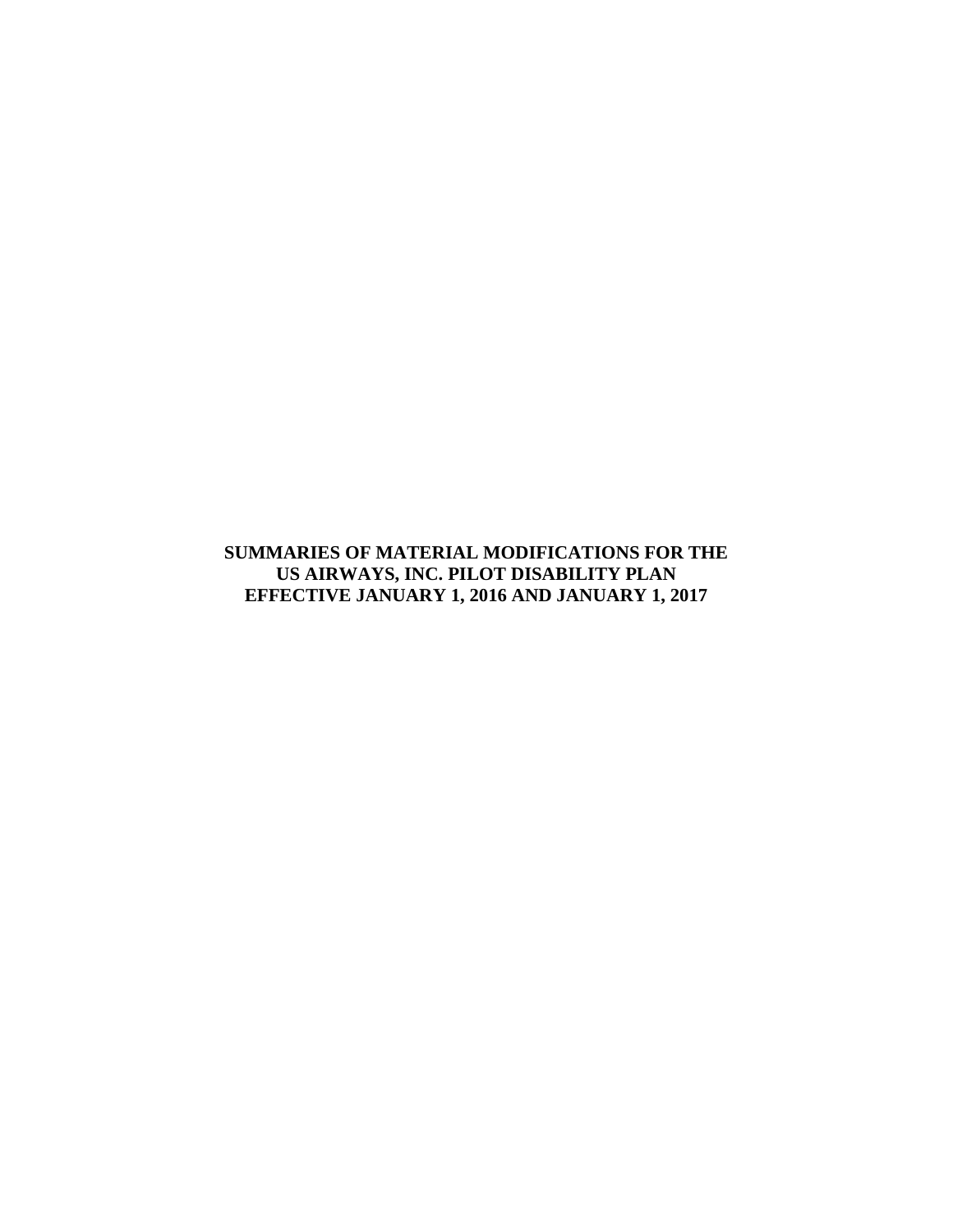# **TABLE OF CONTENTS**

| SUMMARY OF MATERIAL MODIFICATIONS FOR THE US AIRWAYS, INC. PILOT DISABILITY |  |
|-----------------------------------------------------------------------------|--|
|                                                                             |  |
|                                                                             |  |
| SUMMARY OF MATERIAL MODIFICATIONS FOR THE US AIRWAYS, INC. PILOT DISABILITY |  |
|                                                                             |  |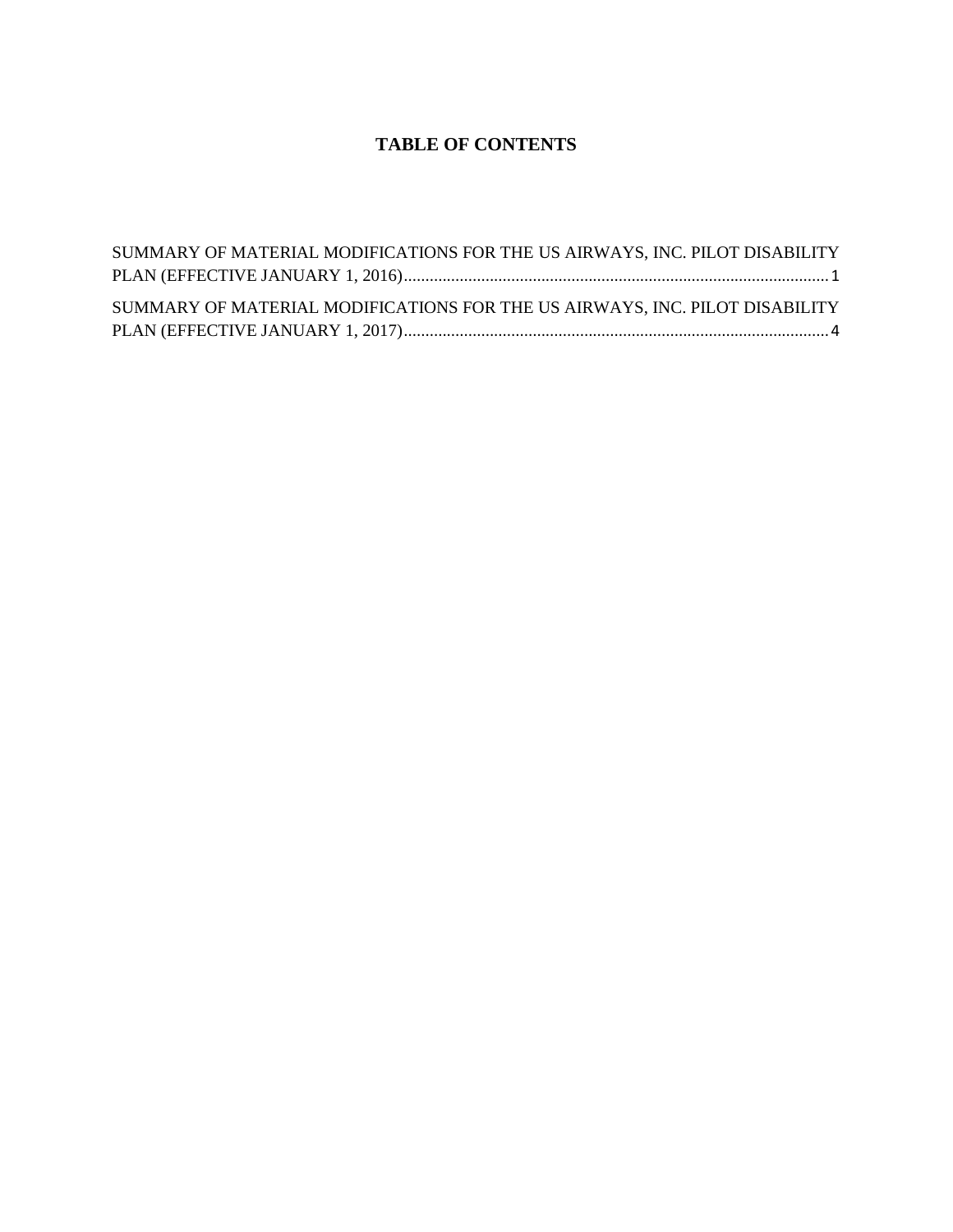### <span id="page-2-0"></span>**SUMMARY OF MATERIAL MODIFICATIONS FOR THE US AIRWAYS, INC. PILOT DISABILITY PLAN EIN/PN: 53-0218143/512**

#### **EFFECTIVE JANUARY 1, 2016**

## **IMPORTANT NOTICE: THIS SUMMARY OF MATERIAL MODIFICATIONS APPLIES TO EMPLOYEE PARTICIPANTS WHO ARE ENROLLED IN THIS PILOT DISABILITY PLAN. IF YOU ARE NOT ENROLLED IN THIS PILOT DISABILITY PLAN, THIS PILOT DISABILITY PLAN SUMMARY OF MATERIAL MODIFICATIONS DOES NOT APPLY TO YOU, AND SHOULD NOT BE CONSTRUED TO MEAN YOU HAVE COVERAGE UNDER THIS PLAN.**

Section 104 of the Employee Retirement Income Security Act of 1974 ("ERISA") directs the administrator of an ERISA-covered plan to furnish to participants (and beneficiaries receiving benefits under the plan) a summary of any material modifications to the plan (the "SMM") within 210 days following the end of the plan year in which the change was adopted. This summary describes certain changes to the US Airways, Inc. Pilot Disability Plan (the "Plan") that were effective January 1, 2016. This SMM, modifies the Summary Plan Description (the "SPD"), restated as of January 1, 2013. You should keep this SMM with the SPD and other SMMs you previously received for future reference.

The following changes to the SPD are **effective January 1, 2016**, unless otherwise indicated:

Effective January 1, 2016, replace the Plan name throughout the document with "American Airlines, Inc. Pilot Disability Plan for Certain Legacy Employees."

### **ELIGIBILITY**

Effective January 1, 2016, please replace the eligibility criteria with the following:

You are eligible to participate in the Plan if you are:

 An active, full-time or part-time employee of American Airlines, Inc. who was a pilot employee of US Airways, Inc. as of March 31, 2014.

### **PLAN ADMINISTRATION**

#### **PLAN SPONSOR**

Effective January 1, 2016, replace the name, address, and telephone number of the Plan sponsor with the following:

American Airlines, Inc., or its authorized delegate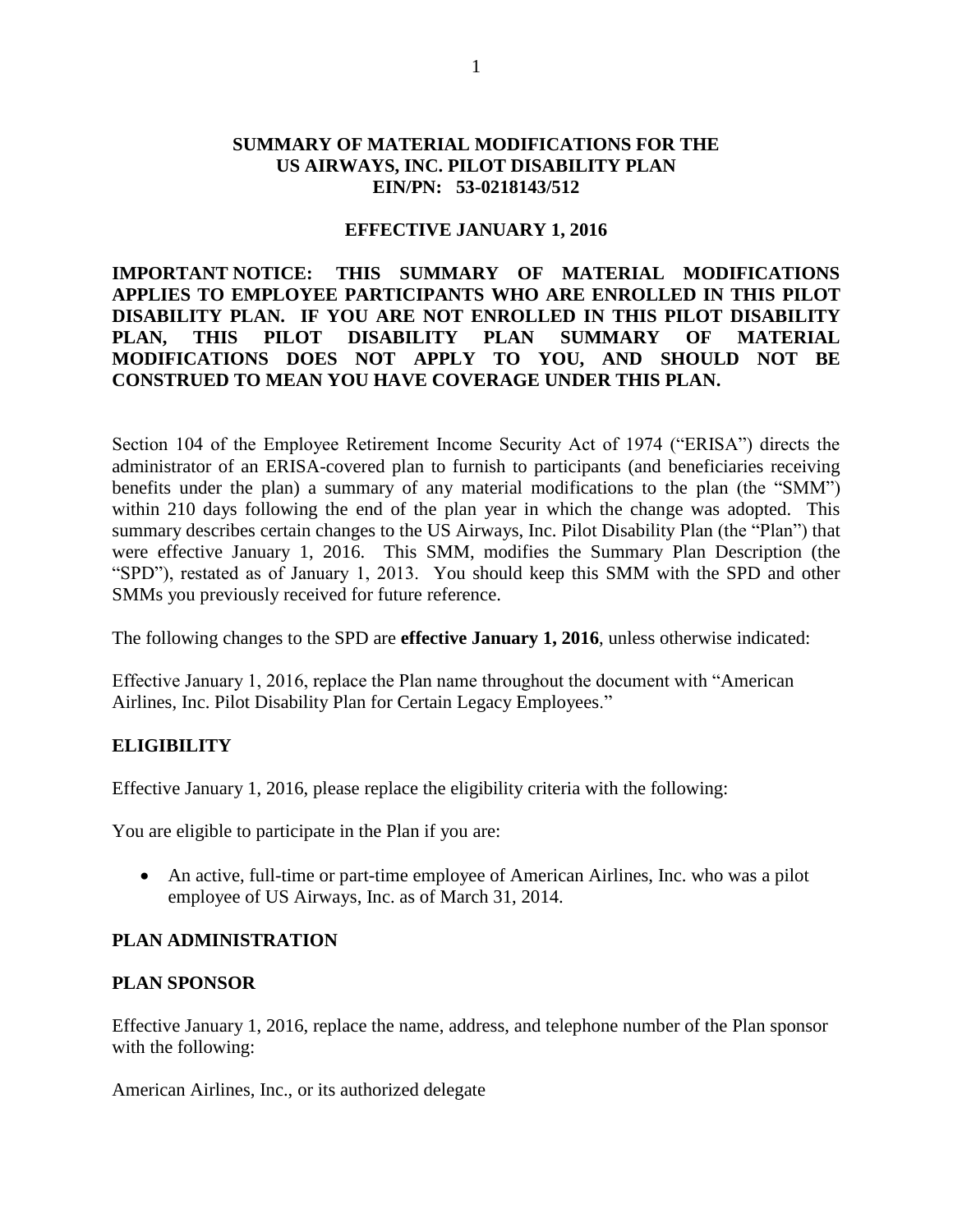Mailing address: Mail Drop 5141-HDQ1 P.O. Box 619616 DFW Airport, TX 75261-9616

Street address (do not mail to this address): 4333 Amon Carter Blvd. Fort Worth, Texas 76155

## **PLAN ADMINISTRATOR**

Effective January 1, 2016, replace the name, address, and telephone number of the Plan Administrator with the following:

American Airlines, Inc., or its authorized delegate

Mailing address: Mail Drop 5141-HDQ1 P.O. Box 619616 DFW Airport, TX 75261-9616 General Phone: 1-800-433-7300 American Airlines, Inc. has delegated certain administrative functions to Aon Hewitt, including answering questions on behalf of American Airlines, Inc. They can be reached at: 1-800-860- 6178

Street address (do not mail to this address): 4333 Amon Carter Blvd. Fort Worth, Texas 76155

### **AGENT FOR SERVICE OF LEGAL PROCESS**

Effective January 1, 2016, replace the name, address, and telephone number of the agent for service of legal process with the following:

Managing Director, Health and Wellness American Airlines, Inc.

Mailing address: Mail Drop 5126-HDQ1 P.O. Box 619616 DFW Airport, TX 75261-9616

Express Delivery address: 4333 Amon Carter Blvd. Fort Worth, TX 76155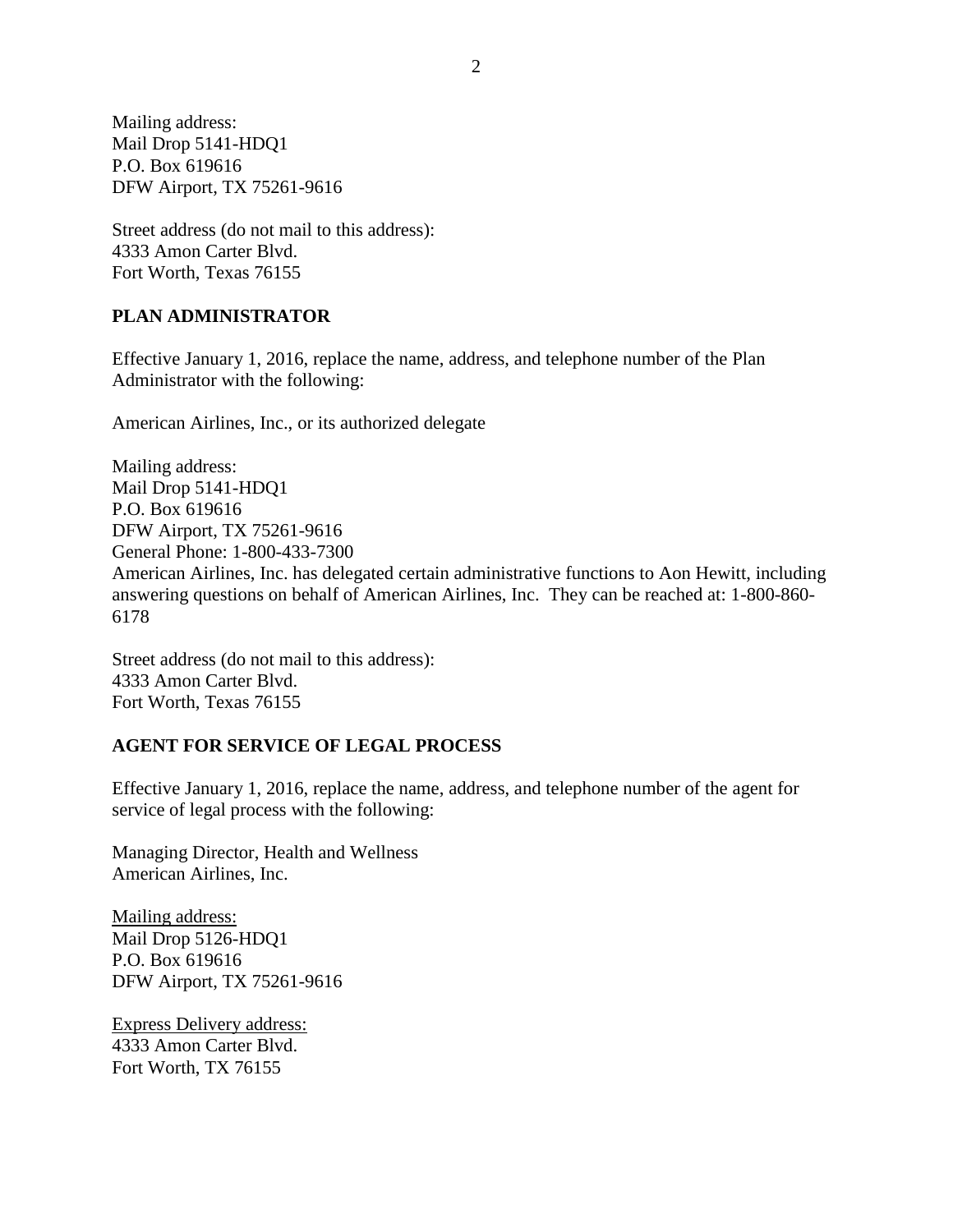# **IDENTIFICATION NUMBERS**

Effective January 1, 2016, replace the Employer Identification Number (EIN) with the following: 13-1502798.

# **END OF SUMMARY OF MATERIAL MODIFICATIONS FOR THE US AIRWAYS, INC. PILOT DISABILITY PLAN EFFECTIVE JANUARY 1, 2016 EIN/PN: 53-0218143/512**